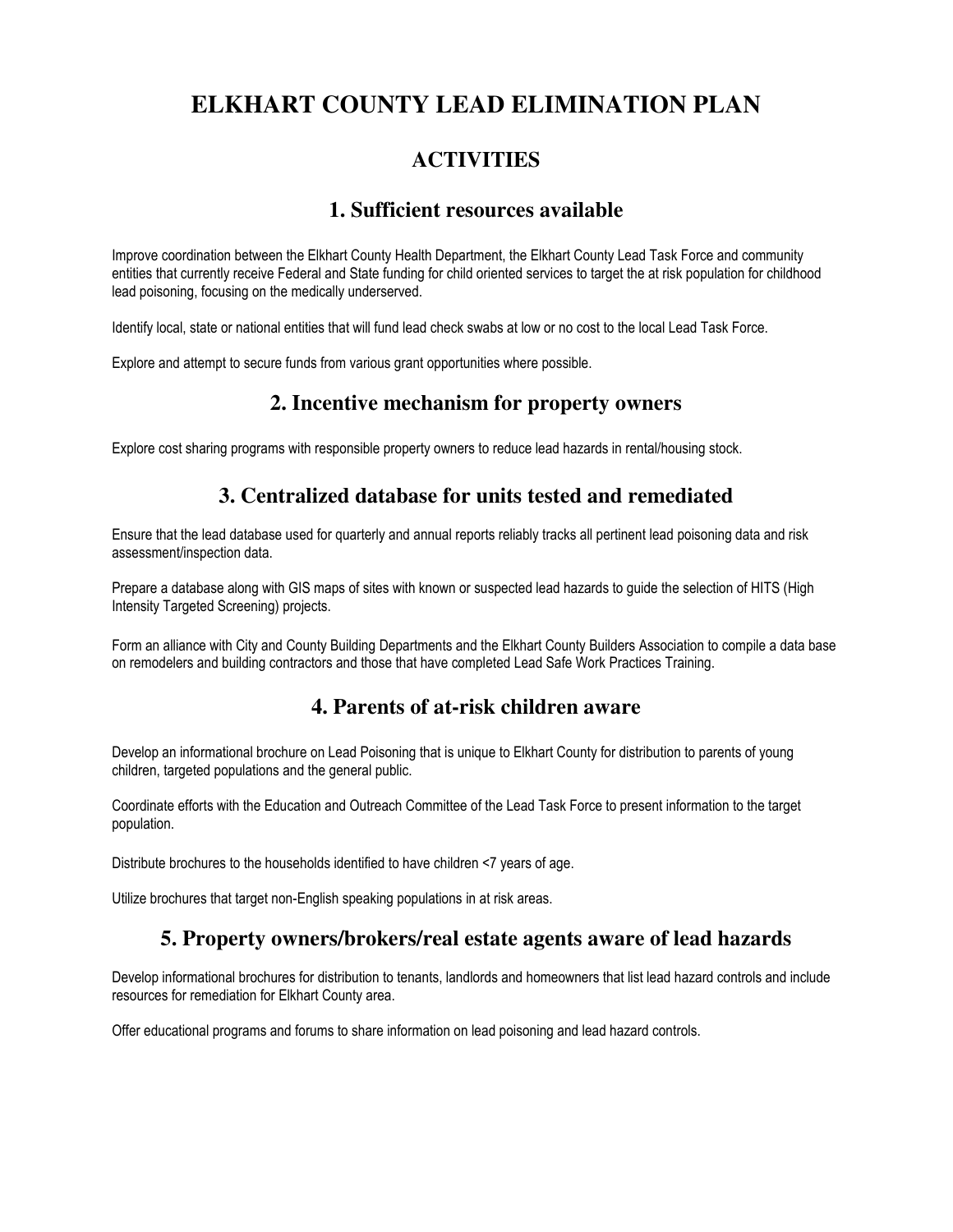# **6. Contractors and paint retailers aware of lead hazards**

Develop informational brochures for distribution to renovation contractors and their employees that list lead hazard control requirements and recommendations.

Remodeling contractors will be made aware of lead hazards and legal requirements.

Paint retailers will receive lead poisoning elimination information and brochures for distribution.

### **7. Increase the number of State policy makers aware**

Continue and maintain the Elkhart County Lead Task Force quarterly meetings with the internal Case Management, Education/Outreach, Environmental/Housing and Fiscal subcommittee meetings and electronic communiqués as necessary.

### **8. Hoosier Healthwise providers routinely screening and following up**

Maintain continuing dialogue with the pediatricians and family practitioners offices in Elkhart County on Lead Poisoning issues and requirements

#### **9. Increase testing rate of at-risk children**

Maintain and improve upon the current infrastructure for screening children less than seven years of age, as it exists in Elkhart County.

Utilize the GIS maps to target High Intensity Targeted Screening areas for screening children less than seven years of age.